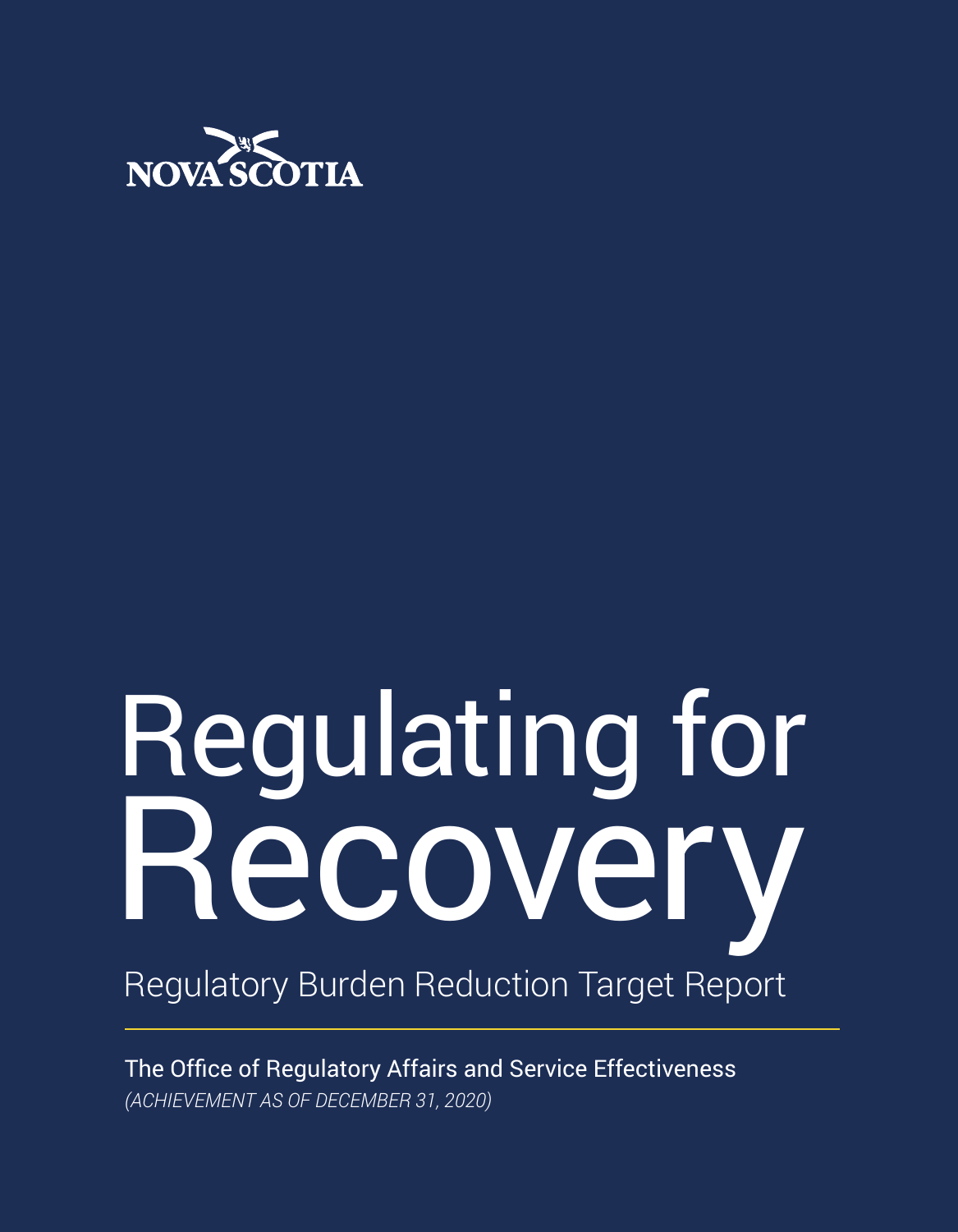## Achieving Our Target

As the province moves through the pandemic and comes out the other side, government must aggressively work to ensure there is a regulatory framework in place to support the province's economic recovery.

We have built a strong foundation to make this happen.

Since the creation of the Office of Regulatory Affairs and Service Effectiveness (the Office) in 2015, the commitment to assess, measure and reduce undue regulatory burden on business has been a cornerstone in government's broader strategy to build a strong foundation for economic growth in Nova Scotia.

It is now key for economic recovery efforts.

The first regulatory burden reduction target was set in 2017. The \$25 million (net) burden reduction target was exceeded, resulting in an estimated \$34 million (net) in annual savings for Nova Scotia businesses. The Office provided an accounting of the many initiatives that contributed to those savings in early 2019.

Shortly after the successful results of the first burden reduction exercise, a second target was established. The goal: to reduce undue regulatory burden on Nova Scotia businesses by an additional \$10 million (net) by end of 2020.

This report outlines the results on achieving the second target. It also provides some insights into what we have learned through our work and what lies ahead.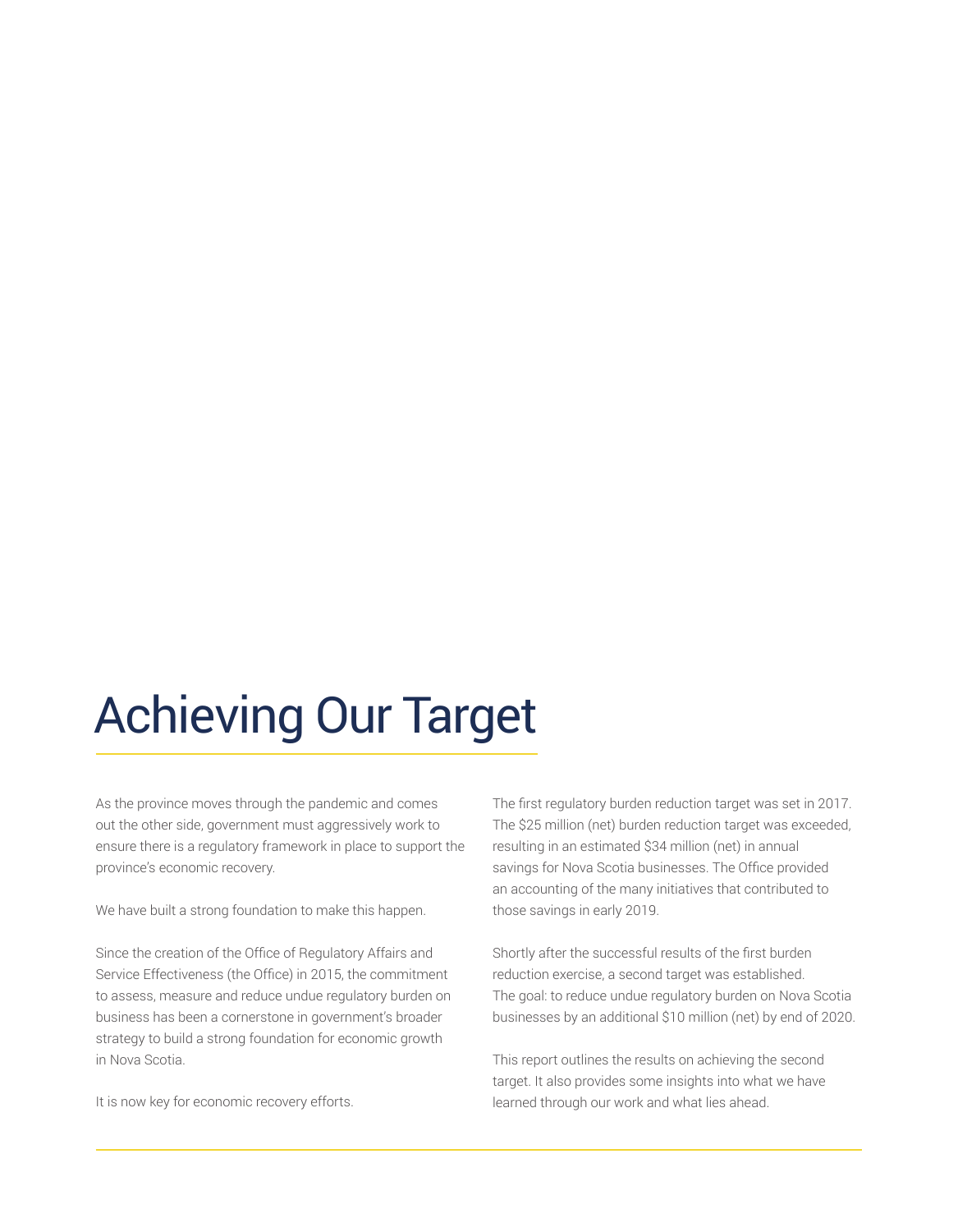## SAVINGS TO BUSINESSES

(January 2017 to December 2020)



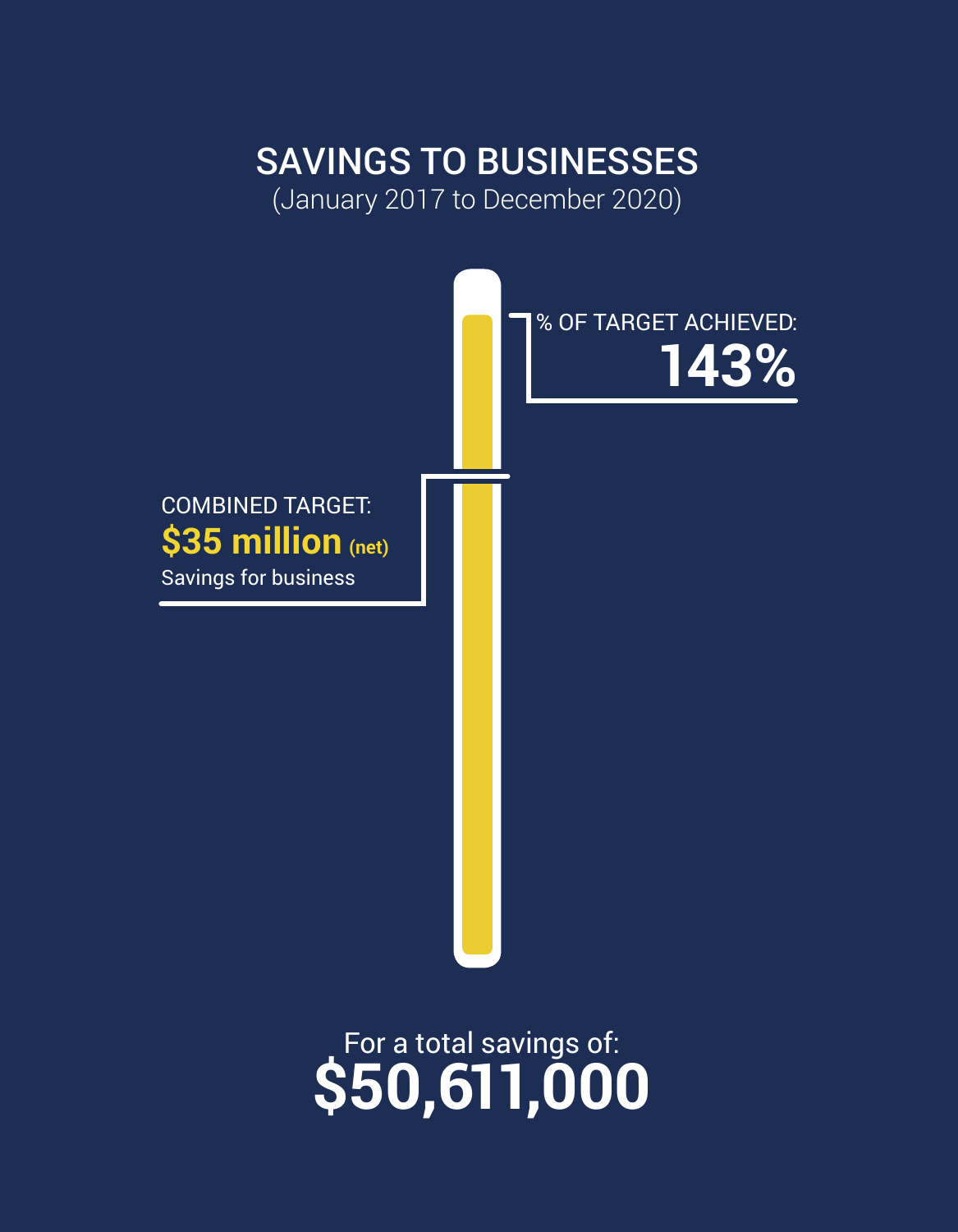## Results Summary

#### Savings To Businesses

Over the second target period, several provincial departments advanced 16 initiatives to reduce regulatory burden for Nova Scotia businesses. These efforts resulted in \$16.2 million (net) in annual savings; exceeding the \$10 million (net) burden reduction target set in 2019.

Taken together, work across government since 2017 to reduce unnecessary regulatory burden has resulted in \$50 million (net) in going annual savings in regulatory costs for Nova Scotia businesses. This is time and money that business owners can allocate or deploy to more productive activities, including business recovery.

The Business Impact Assessment (BIA) tool, developed with input from the business community, is used to determine the impact, including cost, of legislative, regulatory, policy and process changes on business.

#### Savings to Citizens

This year's burden reduction report also includes the results of Nova Scotia's first-ever target to reduce the number of hours citizens spend complying with government regulations. Partnering with Service Nova Scotia and Internal Services (SNS-IS), an initial target was set to save citizens 50,000 hours of administrative burden by December 31, 2020. Service Nova Scotia and Internal Services exceeded its target, reducing citizen time on administrative burden by more than 185,000 hours.

SAVINGS TO BUSINESSES

(January 2019 to December 2020)



For a total savings of: \$16,221,400



For a total savings of: 185,200 hours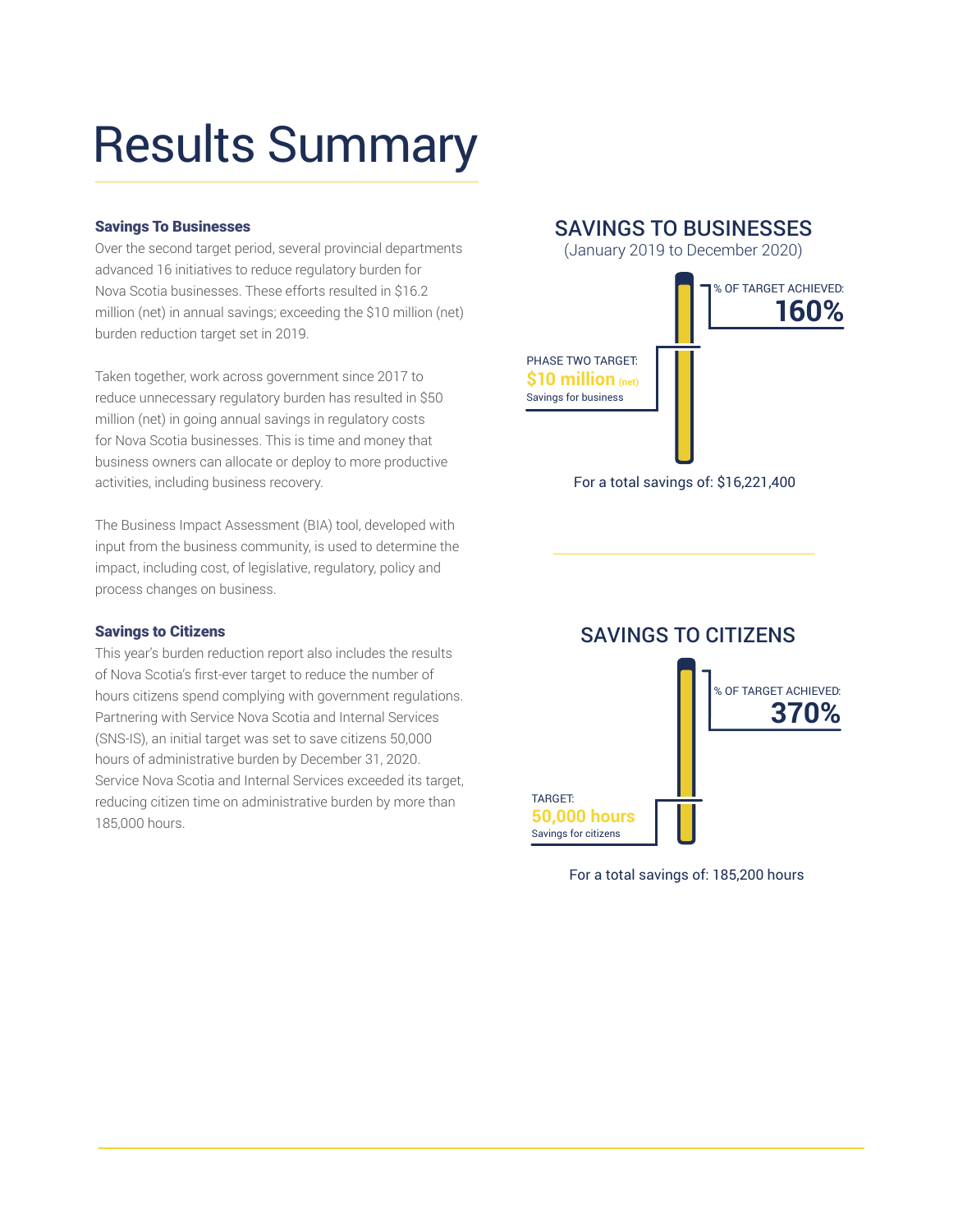## **Insights**

### The Impact of COVID-19 on Nova Scotia's Regulatory Environment

The past year has been an unprecedented year for all businesses, particularly small businesses and those in the hospitality and tourism industry. Businesses faced extraordinary circumstances as they worked to comply with public health orders put in place to protect the health and safety of Nova Scotians and combat the COVID-19 global pandemic. We are extremely grateful for their efforts and their sacrifices.

In addition to providing financial supports to business and their employees, government made regulatory improvement part of their pandemic response. In Nova Scotia, the provincial government fast-tracked initiatives to support business through the pandemic – efforts that contributed to a reduction in regulatory burden. Government also fasttracked initiatives to enable less in-person interactions between government and citizens; these initiatives also reduced the time citizens spend on compliance.

The pandemic has revealed extensive opportunities for regulatory streamlining that we cannot afford to miss. The Office has been tasked with capturing these opportunities

across government departments and in consultation with stakeholders, with the overall goal of ensuring that, where appropriate, improvements implemented in response to COVID-19 are considered for permanent adoption. This is now a major project and will be a focus of the Office's work throughout 2021.

### Regulatory Burden Reduction: \$50 million (net) annual savings

Since 2017, government-wide action to improve Nova Scotia's regulatory environment and reduce unnecessary regulatory burden is estimated to save businesses \$50 million (net) annually.

This work is central to supporting the province's economic recovery.

### Primary Sources of Burden Reduction

A review of the 2019-2020 target period indicates there are a few primary drivers of regulatory burden reduction. Modernization of legislation and regulation is one driver of regulatory cost reduction. For example, broadening the list of products to reflect advancements in technology and associated products under the Extended Producer Responsibility program reduces cost to business. Costs to business were also reduced by process improvements, for example, moving services online and shortening the time spent on a process or eliminating redundant requirements by business or simplifying or eliminating complex administrative requirements. Both the Building Services Project and the amendments for Electronic Corporate Records are examples of moving services online to create efficiencies, resulting in considerable savings for impacted businesses.

### Nova Scotia's Auditor General Report Findings

In 2019 the Auditor General of Nova Scotia reviewed the Office's business impact assessment process and concluded that the Office has an effective process in place to assess and measure regulatory burden for businesses in Nova Scotia. Further, it was concluded that the estimated net savings from the first target were reasonable and well supported, and that exemptions from the target were correctly applied.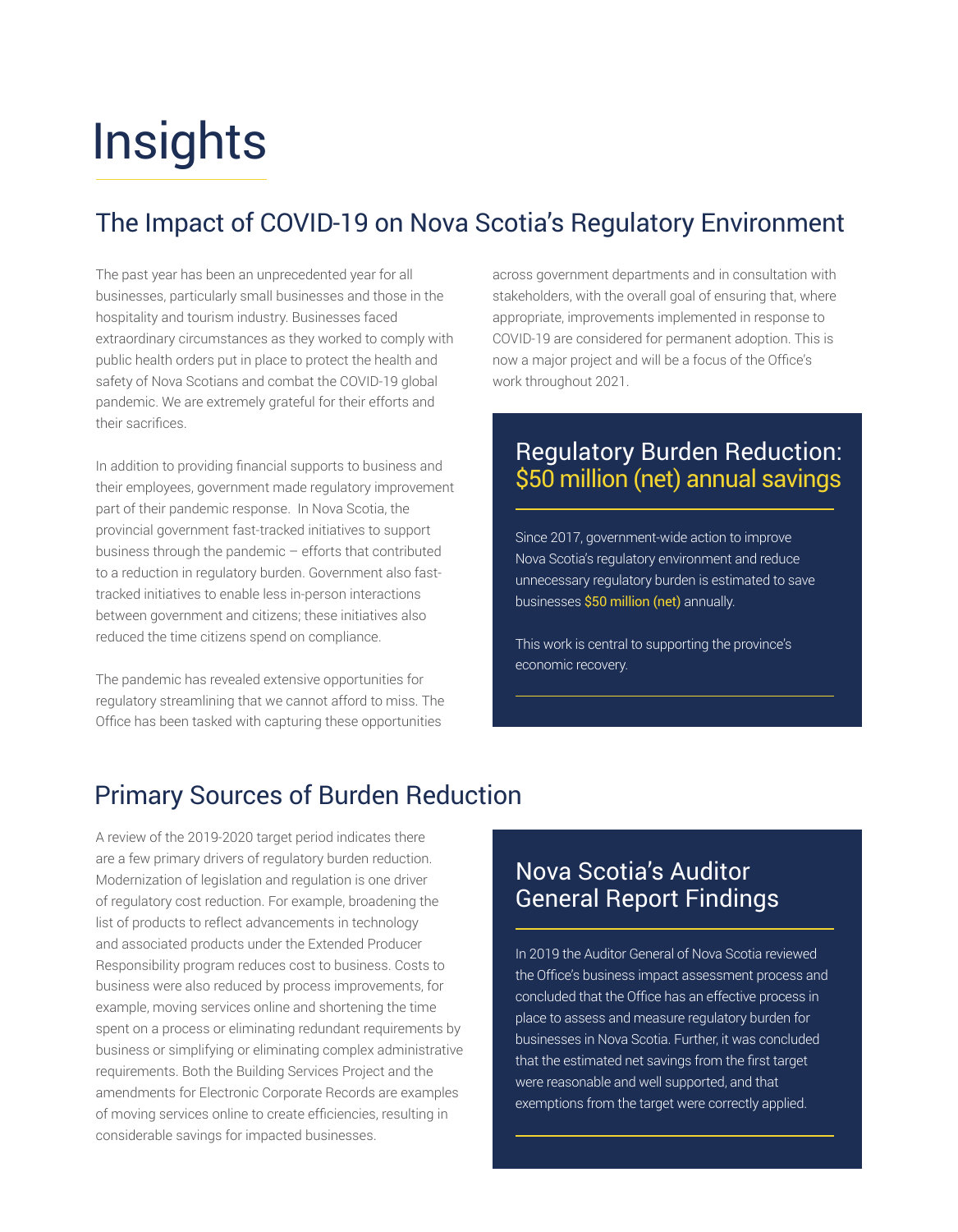### Regulatory Count vs Regulatory Cost

The Office is focused on ensuring that we are measuring the results of burden reduction efforts in a way that best reflects the experience of business. There are a number of ways to measure overall regulatory burden. Two prominent measures used across Canada are 1) measuring and monitoring overall regulatory requirement count and 2) measuring and monitoring overall regulatory cost.

The Office tracks both measures and has found an ambiguous connection between a change in regulatory requirement count and an associated change in cost to business. While a reduction in both the regulatory count and the regulatory cost would be ideal, the Office is committed to an approach to reduce regulatory burden that best results in a direct positive impact on businesses.

While it has been observed that an increase in regulatory count may result in an increase in regulatory cost and vice versa, overall, we have found the net relationship to be oppositional. During both burden reduction target periods overseen by the Office, the overall regulatory cost burden to business decreased while at the same time the overall regulatory requirement count increased.

As noted above, the modernization of legislation, regulation and processes is a primary driver of regulatory cost reduction. It is also a primary driver of an increase in

regulatory count. In some cases, government is 'catching-up' to industry standards and practice by updating its legislation, regulation and processes; in other cases, it is enabling businesses to interact with government, clients or customers in a way that better reflects technological advancements. Both cases would likely result in an increase in regulatory count as government is enabling additional ways to do business or interact with government or customers and, by doing so, lowering costs.

For example, the biggest single savings to business over this target period came from the introduction of new legislation, the *Plastic Bag Ban Act*, and related regulations. This new legislation reflected the movement not only of the broader community, but of business itself, with many businesses ceasing to provide single-use plastics as an option for consumers over the past several years. While this new legislation and corresponding regulations added to Nova Scotia's overall regulatory count, the changes are estimated to result in \$5 million in annual savings to business as there is no longer the need to purchase single-use plastic bags and, if they choose, they can charge for reusable or paper bags.

The Office will continue to examine the benefit of these measures individually, as well as their intersection, to build our knowledge and ensure Nova Scotia is developing Canada's most efficient and effective regulatory system.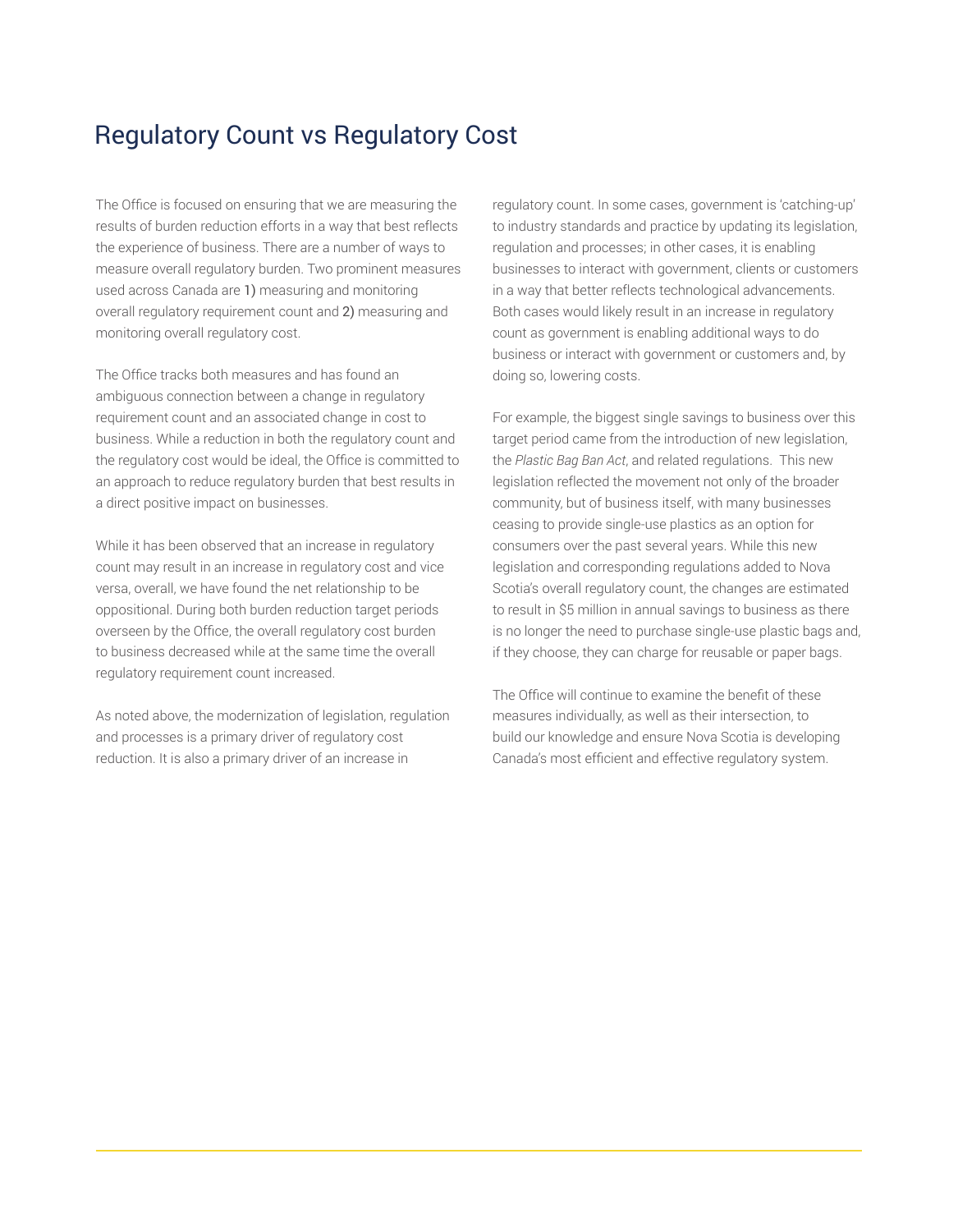## Achieving The Target

As of the end of the program on December 31, 2020, initiatives approved and where implementation is complete or underway are estimated to reduce burden to business by \$16.2 million (net), representing 162% of the \$10 million (net) burden reduction target.

The costs or savings of the measures below have been estimated using the Business Impact Assessment (BIA) tool or through customized economic modelling using the methodology found in the BIA. The BIA model is based on

the Standard Cost Model, which estimates the impact of regulatory proposals and which includes direct costs/savings (i.e. fees, capital purchases), along with compliance costs (including time).

The estimates provided are based on the best information and data available at the time of this report. Additional detail on each measure, including those exempt from the program, is provided in the following "In Depth" section.

| <b>DEPARTMENT</b>                                          | <b>APPROVED AND/OR IMPLEMENTED</b><br><b>REGULATORY MEASURE</b>                                     | <b>ESTIMATED ANNUALIZED SAVINGS</b><br>(COST) TO BUSINESS |
|------------------------------------------------------------|-----------------------------------------------------------------------------------------------------|-----------------------------------------------------------|
| <b>Service Nova Scotia</b>                                 | Updated Permanent Liquor License Application Process                                                | \$47,000                                                  |
|                                                            | Adding International Registration Program at Kentville<br>Access Centre                             | \$130,000                                                 |
|                                                            | Registry of Joint Stock Companies Director<br>Updates are Now Shared with CRA                       | \$450,000                                                 |
|                                                            | Extra Provincial Fee Waiver                                                                         | \$1,000,000                                               |
|                                                            | Fall 2019 Legislative Amendments for Electronic<br>Corporate Records                                | \$2,200,000                                               |
|                                                            | Updates to FOIPOP System and Processes                                                              | \$26,000                                                  |
| <b>Transportation and</b><br><b>Infrastructure Renewal</b> | MVI Inspections to New Vehicle Inventory                                                            | \$275,000                                                 |
|                                                            | <b>Building Service Projects</b>                                                                    | \$2,500,000                                               |
| <b>Nova Scotia Environment</b>                             | Solid Waste-Resource Management Regulations and<br>Used Oil Regulations Amendments - Additional EPR | \$1,200,000                                               |
|                                                            | Plastic Bag Ban Legislation                                                                         | \$5,000,000                                               |
| <b>Department of Labour</b><br>and Advanced Education      | Repeal of Partial Hours and Inexperienced Rate                                                      | \$3,300,000                                               |
|                                                            | Trade Union Act Regulations                                                                         | \$238,000                                                 |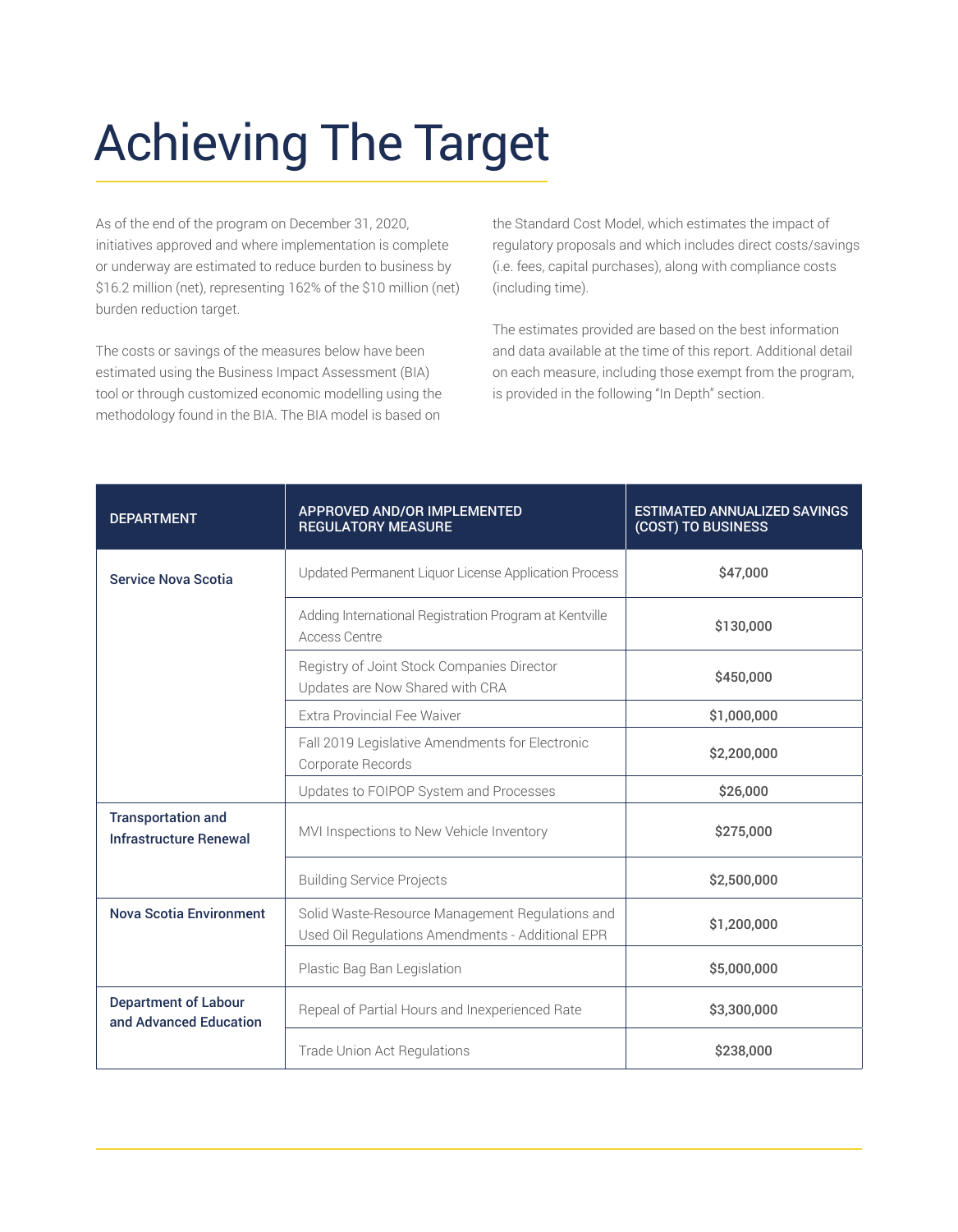| <b>DEPARTMENT</b>                                 | <b>APPROVED AND/OR IMPLEMENTED</b><br><b>REGULATORY MEASURE</b>                  | <b>ESTIMATED ANNUALIZED SAVINGS</b><br>(COST) TO BUSINESS |
|---------------------------------------------------|----------------------------------------------------------------------------------|-----------------------------------------------------------|
| <b>Department of Agriculture</b>                  | Repeal and Replacement of the Farm<br><b>Registration Regulations</b>            | (\$147,000)                                               |
|                                                   | Repeal and Replacement of the Timber Loan<br><b>Board Regulations</b>            | (\$22,000)                                                |
|                                                   | Changes to Lab Service Fees                                                      | (\$126,000)                                               |
| <b>Department of Business</b>                     | Tourism Accommodations Registration Act<br>Regulations                           | \$30,000                                                  |
| <b>Department of Finance</b>                      | Defined Benefits Pension Funding Reform                                          | \$110,000                                                 |
| <b>Department of Fisheries</b><br>and Aquaculture | Amendments to Aquaculture Licence<br>and Lease Regulations                       | ( \$2,600)                                                |
| Department of<br><b>Lands and Forestry</b>        | Forest Fire Protection Regulations                                               | \$5,000                                                   |
|                                                   | Amendments to the Natural Resources Ministerial<br>Land Transactions Regulations | \$8,000                                                   |
| <b>Total Burden Reduction Savings (net)</b>       |                                                                                  | \$16,221,400                                              |

*Please see appendix for more information on the Office's role with the public health measures in response to COVID-19.*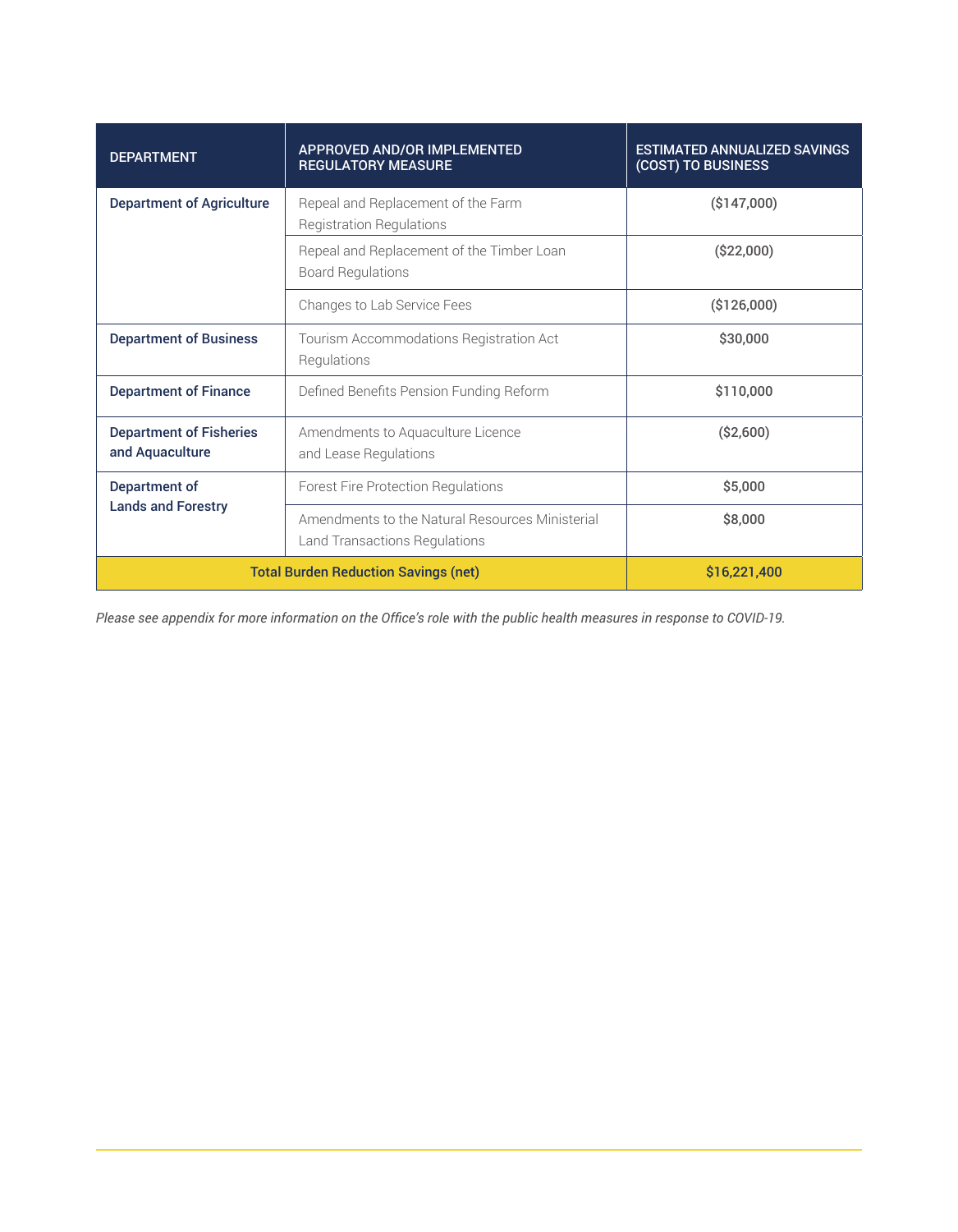## Initiatives

### An In-depth Review of the Initiatives Contributing to the Target

#### Service Nova Scotia and Internal Services (SNS-IS)

#### *Updated Permanent Liquor License Application process:*

SNS-IS implemented changes to simplify and shorten the liquor licence application process. The application has been reduced to three pages and requires fewer supporting documents. Additionally, as part of this initiative credit checks are now being done in-house with consent to the check being part of the application. Impacted businesses will see savings due to the reduced obligations and travel time.

#### *Adding International Registration Program at Kentville Access Centre*

International Registration Program (IRP) supplemental registration can now be completed at the Kentville Access Centre; previously, this was only available at the Halifax, Dartmouth, and Sydney Access Centres. This will result in annual savings to Kentville area trucking carriers by reducing the amount of travel.

#### *Registry of Joint Stock Companies Director Updates are Now Shared with Canada Revenue Agency (CRA)*

Through the Nova Scotia Business Registry, initial business information from the Registry of Joint Stock Companies is shared with CRA at the time a new entity is formed. Until recently, further updates to directors or to a business operating name were not shared. This meant that businesses and their representatives would need to spend time contacting CRA by telephone and fax to provide updates every time they changed that information at the Registry. These changes have enabled automated updates of this business information to CRA, so business clients no longer need to spend time verifying and updating this detail in two places.

#### *Extra Provincial Fee Waiver*

Effective August 1, 2019, companies incorporated in another Canadian province or territory no longer have to pay the \$274 registration or annual renewal fee when registering to carry on business in Nova Scotia. Eliminating this fee

helps to remove barriers to trade between the provinces and encourages businesses to do business in Nova Scotia. On implementation, this made NS only the second province in the country to have a \$0 fee for extra-provincial registrations and renewals. This fee waiver does not apply to federally incorporated or foreign companies.

#### *Amendments for Electronic Corporate Records*

In order to modernize administrative processes and increase regulatory effectiveness, the Department led changes to various pieces of legislation assigned to or administered by SNS-IS. With respect to business impact, amendments of note include:

- Companies Act and Corporations Registration Act
	- The minute books of companies can now be maintained electronically, provided they are accessible as otherwise required in the Co-operative Associations Act.
	- Notices of meetings can be made electronically, and Director and Member meetings can be held electronically.
	- Books, registers and records of the co-operative can be maintained electronically provided they are accessible as otherwise required in the Act.
	- Resolutions can be passed by signature of all directors or all members in lieu of holding a meeting.

#### *New FOIPOP System and Process*

SNS-IS is implementing a new system for online public requests for information under the Freedom of Information and Protection of Privacy Act ("FOIPOP"). The portal will be used by the public to submit requests for information from government. The new portal will make it easier for members of the public, including businesses, to submit FOIPOP requests and receive responses. The new portal is anticipated to go live in Winter 2021.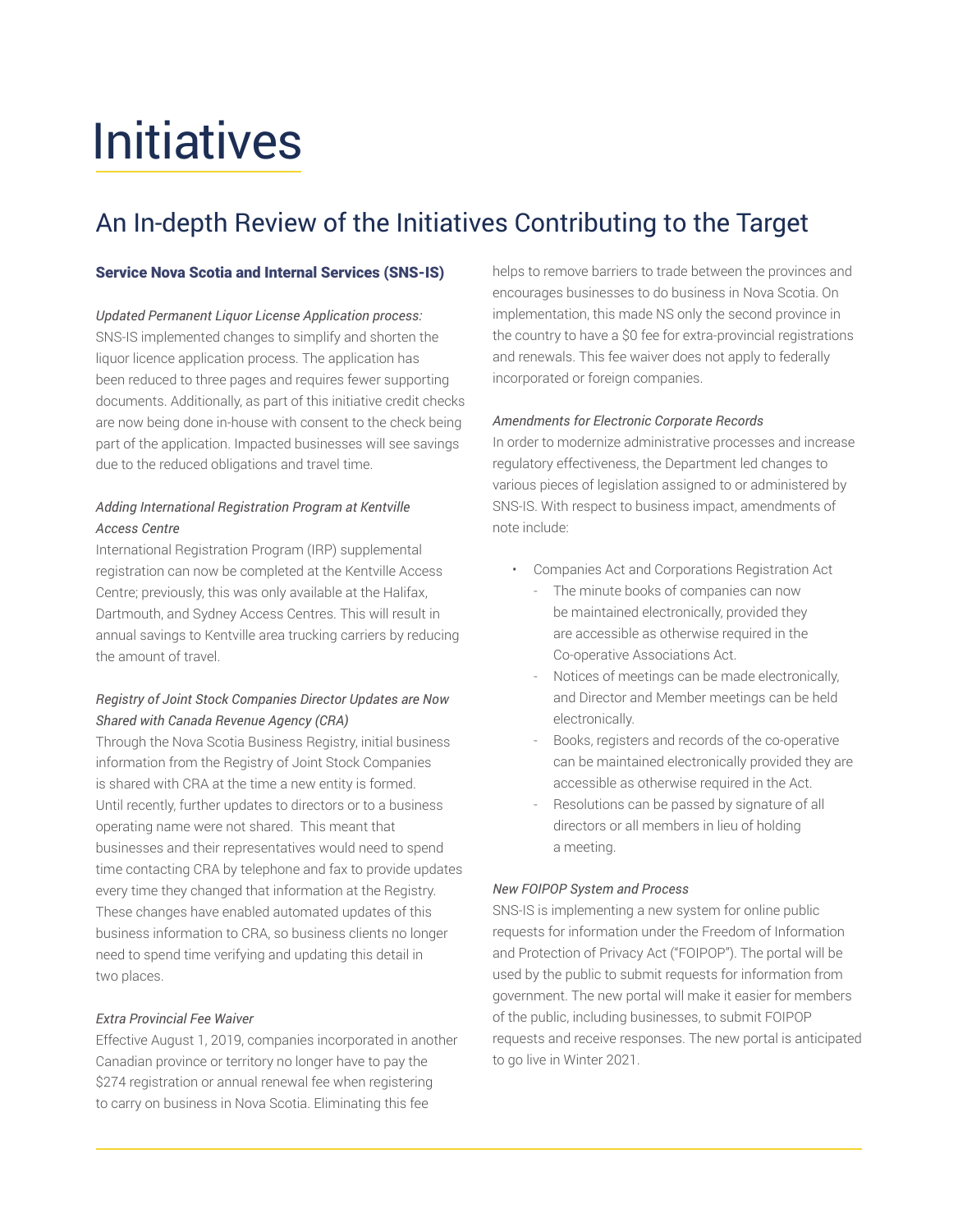#### Transportation and Infrastructure Renewal (TIR)

#### *Building Project Services Modernization*

The following changes have been made to TIR's procurement and building project services:

- Virtual tender/project meetings: Stakeholder meetings discussing tenders or project work can now be done virtually.
- Electronic change orders: Change orders for projects are no longer required to be on paper and can be submitted and processed electronically.
- Increase standing offer threshold: Increase the threshold for utilizing the standing offers for consulting engagements from projects with fees less than \$100,000 to those with fees less than \$1,000,000.
- Online tender bidding: Allow potential vendors to bid for tenders online.

#### *Vehicle Inspection Regulations*

Changes to regulations will allow pre-delivery inspection (PDI) work orders to be used as proof of valid motor vehicle inspection (MVI) for a new vehicle. As a result, new car dealers will no longer be required to affix an MVI sticker before sale if the vehicle has a copy of a work order for a satisfactory PDI, saving the new car dealers time and reducing their costs.

#### Nova Scotia Environment

#### *Plastic Bags Reduction Act*

The Plastic Bags Reduction Act came into effect on October 30, 2020 to prohibit businesses from distributing plastic single-use checkout bags. The aim is to reduce the amount of film plastic disposed in landfills, collected and bundled for sale to available markets, or released into the environment as litter. Businesses will see savings from no longer needing to purchase single-use plastic bags. Businesses may charge for reusable or paper bags if they choose.

#### *Solid Waste-Resource Management Regulations and Used Oil Regulations Amendments- Additional EPR*

Amendments were made to the Solid Waste-Resource Management Regulations and the Used Oil Regulations to include new products to Nova Scotia's current Extended Producer Responsibility (EPR) program. In particular, e-book readers, GPS devices, video game systems, microwaves, external hard drives, optical devices, and modems were added. In addition, an EPR program was created for used oil, oil filters, oil containers, glycol (anti-freeze), and glycol containers. The initiative is estimated to result in savings to generators of used oil and glycol waste due to no longer having to pay disposal fees.

#### Department of Business

#### *Tourism Accommodations Registration Act Regulations*

The Tourist Accommodations Registration Act (TARA) replaces the previous accommodation licensing and inspection system under the Tourist Accommodation Act (TAA) and provides a simple, easy to use online registration model for all tourist accommodation hosts/operators with fixed roof accommodations. Hosts offering tourist accommodations in their primary residence are not required to register. Savings are realized as the result of requiring fewer categories of tourist accommodations to register and reducing the registration requirements.

#### Labour and Advanced Education

#### *Repeal of Partial Hours and Inexperienced Rate*

As a result of the repeal of the Partial Hour Provision of the Minimum Wage Order (General), employers will no longer be required to round up partial hours and calculate wages for partial hours worked by employees paid at or near (slightly higher than) minimum wage; these employees can now be paid for actual time worked, as is the case with other hourly wage employees. Businesses will see savings as a result of having eliminated both the requirement to round up wages and the related administrative burden spent calculating and carrying out payment of partial hours worked.

#### *Trade Union Act Regulations*

Regulations under the Trade Union Act now preclude an application for certification of a union in the construction industry from being filed on weekends or holidays. This change helps to ensure that the union certification process in the construction industry is balanced. Affected businesses will see savings due to no longer scheduling staff on weekends or holidays to ensure that employees have an opportunity to participate in a decision to unionize a workplace.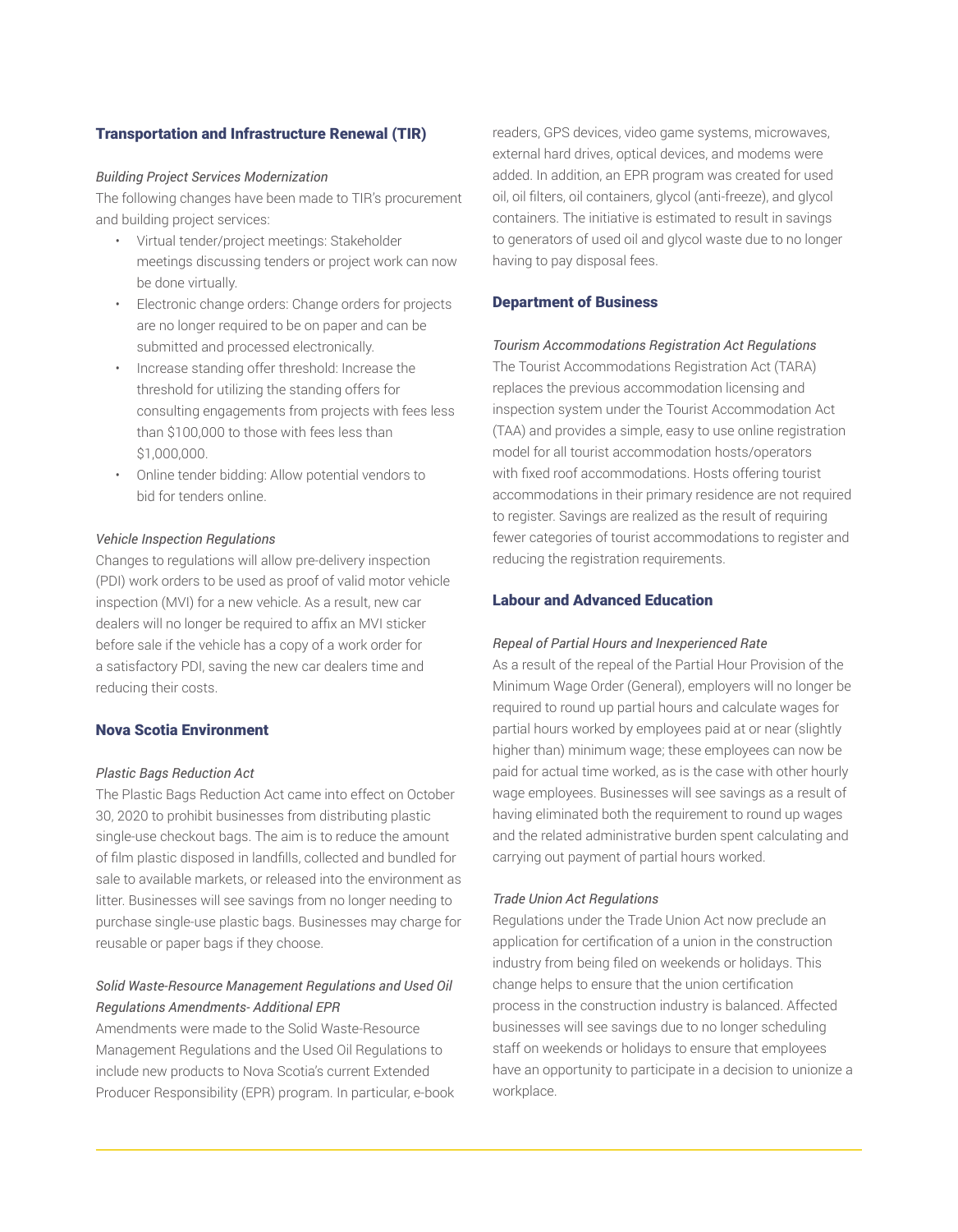#### Department of Agriculture

#### *Repeal and Replacement of the Farm Registration Regulations*

The new regulations reduced the gross income categories for determining annual farm registration fees from nine to five categories and increase the farm registration fees; removed the application form for farm registration from the Regulations; and now allows new farms who have not yet filed a tax return to register with proof of farm income. While the new regulations will result in an overall cost to industry, registration is voluntary, and it allows access to government programs for farm business.

#### *Repeal and Replacement of the Timber Loan Board Regulations*

The new regulations support the Nova Scotia forestry industry, modernize lending practices, align practices and products to be comparable with other private lending institutions, and align operations, services, and fees of the Timber Loan Board with the Farm Loan Board and Fisheries and Aquaculture Loan Board which were both updated in 2018. These changes will result in an annual cost to impacted businesses who choose to apply for a loan; however, there will be broader positive economic impacts due to efficiencies in the loan application process and the increased access to loans for businesses who may not qualify for loans at financial institutions under terms offered by the Farm Loan Board.

#### *Changes to Lab Service Fees*

Fees for various laboratory services offered to the agriculture industry (e.g. soil testing, dairy testing) have moved toward a cost-recovery model. The fee increase will have a cost impact on Nova Scotia farmers as these tests are a regulatory requirement for the dairy industry and industry best practice for the other sectors.

#### Department of Finance and Treasury Board

#### *Defined Benefits Pension Funding Reform*

Outdated regulations were creating a situation where plan sponsors were required to comply with redundant reporting requirements. Changes to the regulations reduced reporting requirements for certain types of plans and addressed other regulatory issues for defined benefit pensions plans, resulting in reduced administrative burden for impacted businesses.

#### Department of Fisheries and Aquaculture

*Amendments to Aquaculture Licence and Lease Regulations* The regulatory amendments implemented processes and licences previously introduced under amendments to the Fisheries and Coastal Resources Act. While there is a cost to industry for the associated changes, the regulations were developed to provide more flexibility to operators while maintaining departmental oversight, and to ensure licenced and leased aquaculture sites are used to their full potential.

#### Department of Lands and Forestry

#### *Forest Fire Protection Regulations*

Changes to these regulations modernized the job site firefighting equipment requirements, and clarified definitions for campfires, burn pile sizes, and burn days. New job site equipment requirements in the revised regulations reflect current crew sizes, better align with other provincial jurisdictions, and promote more efficient and reasonable wildfire suppression operations. The amendments, particularly the changes in equipment requirements, are resulting in an annual savings for all affected businesses.

#### *Amendments to the Natural Resources Ministerial Land Transactions Regulations*

The amendments to the regulations reduced the time required to process routine land transactions and reduced the number of transactions that required approval by the Governor in Council. Specifically, the amendments removed the requirement for notice to and approval by Executive Council for Crown Land transactions related to licenses issued for the purposes of transmitting, delivering, or furnishing power, cable, telephone, cellular, broadband, or similar services, and will result in savings for impacted businesses.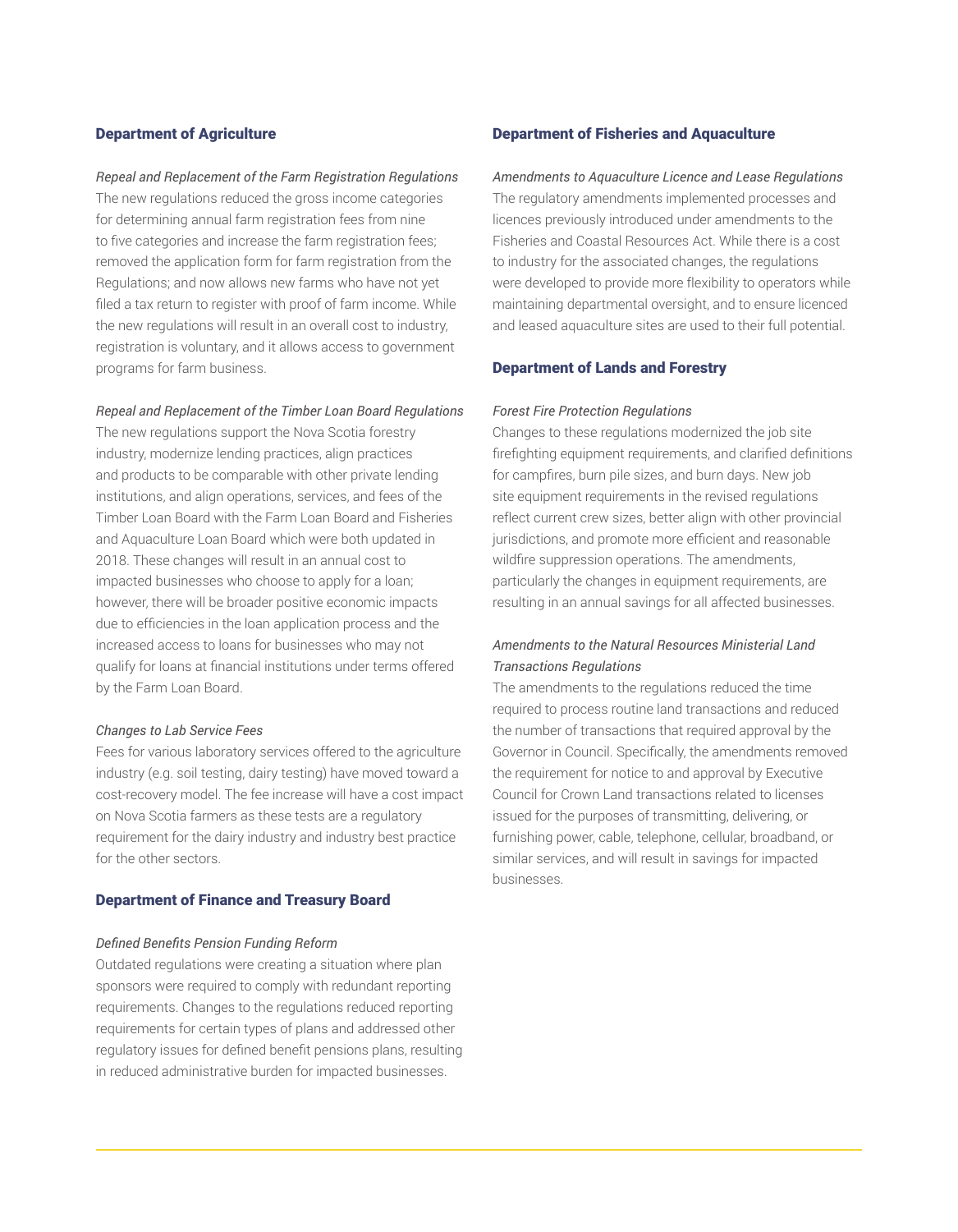## **Exemptions**

In some exceptional circumstances, government must establish or adapt regulations to address an urgent or pressing public policy issue. To reflect the intent of the program (reducing unnecessary burden and that which is fully 'owned' by the province), criteria were developed to exempt exceptional regulatory measures from the burden reduction program.

The criteria are intended to ensure that the target program achieves its purpose – the reduction of unnecessary burden. The program was not intended to unduly restrain government in its important function as regulator. There are three categories of exemptions:

- 1. Economic analysis indicates economic benefits produced by the regulatory change will be materially larger than the burden.
- 2. Initiatives that are substantially beyond the direct control of the provincial government but are required to meet national or international standards or agreements (e.g. Federal climate change policy).
- 3. Proposals that are required to meet unforeseen or urgent public policy needs. For examples, proposals where research and evidence clearly indicate a significant and urgent public health or safety risk. Proposals exempt from the program are still submitted to the Office for assessment for alignment with the Premiers' Charter of Governing Principles for Regulation and are still costed using the BIA.

The following measure is exempt from the burden reduction program:

#### Department of Finance and Treasury Board

#### *Permitting and Fees for Vaping Retailers*

Changes were made to the Revenue Act and Regulations for the permitting and taxation of vaping products. Permitting is now required. The Revenue Act changes were enacted as a public health initiative to address the rising rates of youth vaping in Nova Scotia. The BIA resulted in a calculated burden of \$330,000 per annum for retailers and wholesalers of vaping products, due to the new permitting requirements. This cost has been exempted from the burden reduction target calculation due to it being an urgent public health policy initiative in Nova Scotia.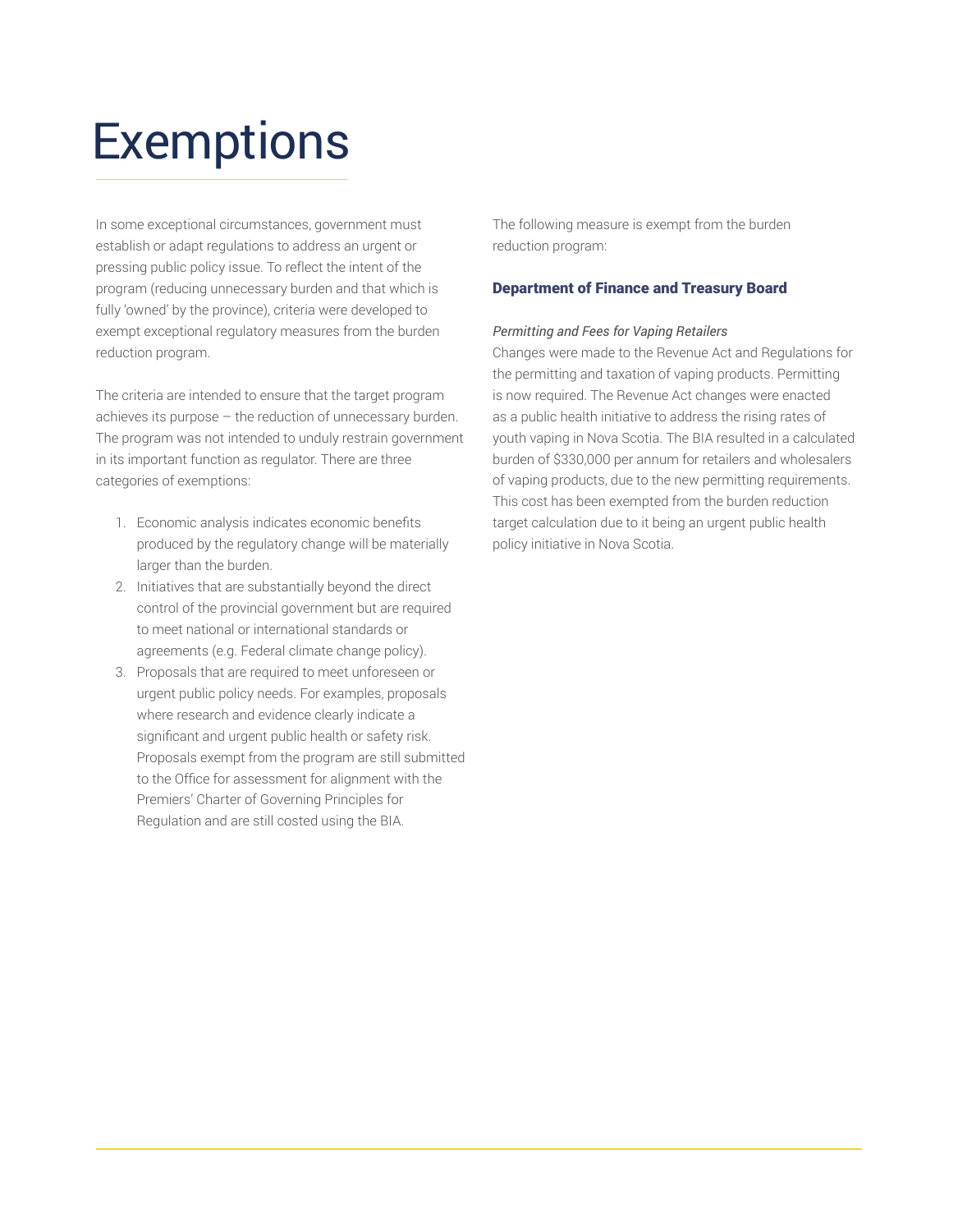## Reducing Burden to Citizens

## A Citizen Burden Reduction Pilot

The Office and its government legislation recognizes that government regulations, administration and policy decisions can have a significant impact on citizen time. The Office began a pilot project in 2020 with the Department of Service Nova Scotia and Internal Services (SNS-IS) to measure and reduce the amount of time citizens spend on administrative burden related to government programs, such as filling out forms.

Through this initiative, a citizen/non-profit regulatory impact assessment tool was prepared based on the Business Impact Assessment (BIA) tool currently used by the Office.

- The quantitative section costs changes to one-time and ongoing time/effort for citizens in hours.
- The quantitative section also captures changes in fees or payments citizens are required to make to the provincial government or its agencies to meet regulatory requirements (i.e. license or application fees).

After initial discussions with SNS-IS, a target was set to save citizens 50,000 hours of their time by December 31, 2020.

As with initiatives identified in the business target, several planned initiatives to save citizen hours were expedited by government's response to the COVID-19 global pandemic. As a result, SNS-IS exceeded their target, reducing citizen time on administrative burden by more than 185,000 hours.

| <b>INITIATIVE</b>                                                   | <b>HOURS SAVED</b> |
|---------------------------------------------------------------------|--------------------|
|                                                                     |                    |
| Property Tax Rebate for Seniors (PTRS) Opt-in program               | 14.000             |
| Mobile Phone ID Capability                                          | 1,100              |
| Heating Assistance Rebate Program (requirement to attach fuel bill) | 9.800              |
| <b>Ticket Lottery Online Forms</b>                                  | 600                |
| Property Tax Rebate for Seniors (PTRS) Direct Deposit               | 7.500              |
| Personal Property Judgment Creditor                                 | 2,200              |
| Online Driver's Licence Renewal                                     | 150,000            |
| <b>TOTAL CITIZEN HOURS SAVED</b>                                    | 185,200            |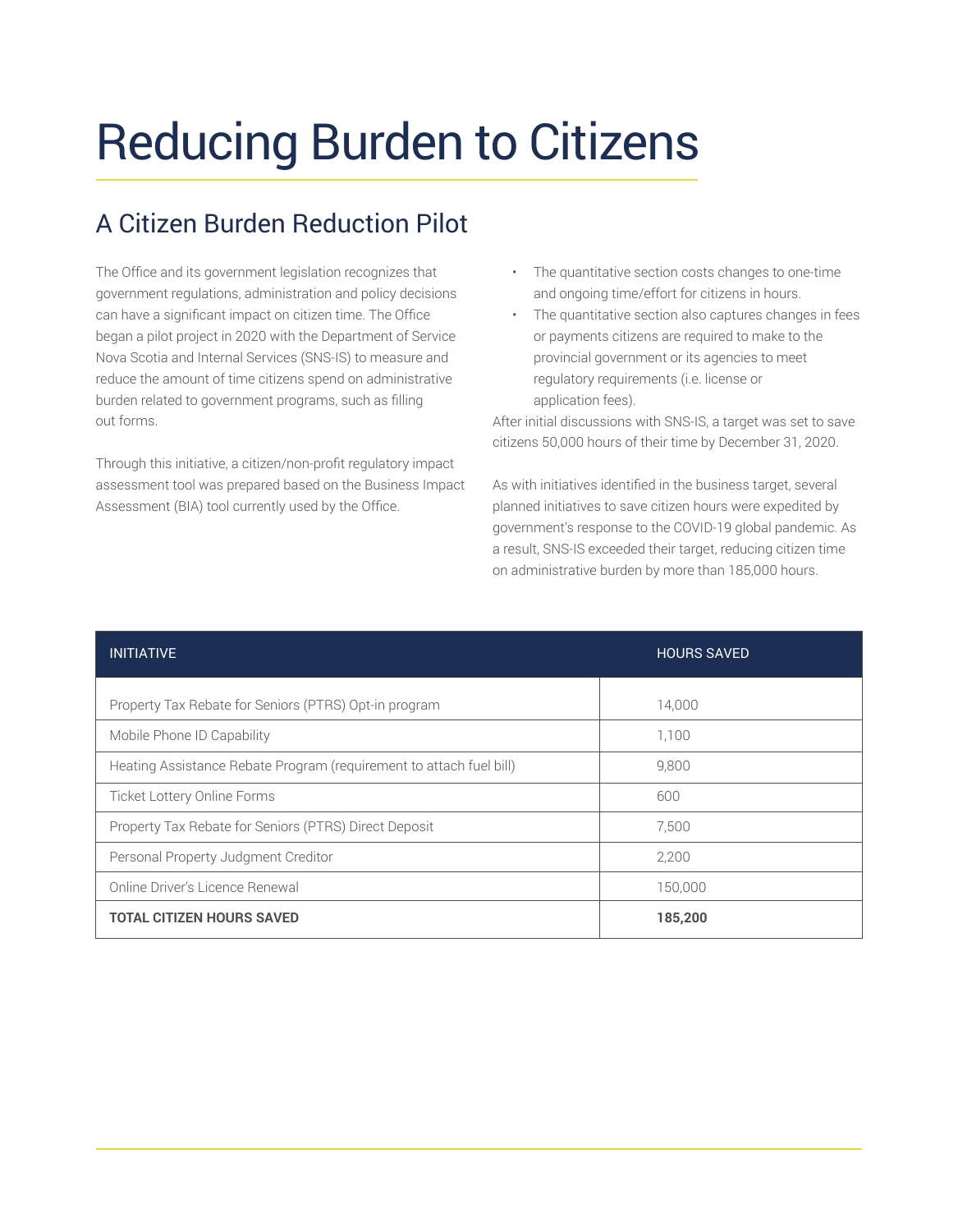#### Initiative Details- Citizen Hours Saved

#### *Property Tax Rebate for Seniors Opt-in program*

Property Tax Rebate for Seniors (PTRS) is a low-income program where eligible applicants can be reimbursed funds towards their municipal tax bill. As part of the PTRS program, there is now an "opt-in" option that will automatically forward the required information to those approved to the Heating Assistance Rebate Program (HARP). This allows eligible recipients to receive the HARP rebate without having to submit an additional application.

#### *Mobile Phone ID Capability*

In 2019, International students and vulnerable citizens did not have to go to an Access Center for a Nova Scotia Provincial Photo Identification card issued under the Registry of Motor Vehicles program. These citizens were able to access this service at several universities and community centres. This service was not able to be delivered in 2020 because of COVID restrictions, however, the intention is to do so in future years.

#### *Personal Property Judgment Creditor*

The Personal Property Registration System (PPRS) now includes an option for individuals and businesses for a Judgment Creditor Account (JCA). It provides limited search and registration functions and enables clients to register a Notice of Judgment. This new service offers an option to judgment creditors who use the system infrequently to register and maintain their judgments in the PPRS from a

home/personal computer, rather than hiring a third-party service provider or going to a Land Registration Office to file at a PPRS public terminal. These public terminals are still available for those who do not wish to use the new account type.

#### *Heating Assistance Rebate Program (HARP) Requirement to Attach Fuel Bill*

The Heating Assistance Rebate Program (HARP) is a program to help eligible low-income Nova Scotians receive a rebate of up to \$200 on their home heating costs every year. Applicants need to meet the program's income criteria and submit a fuel bill to validate they pay for heating. SNS-IS is now using an audit process to prove home heating and no longer require applicants to submit heating bills.

#### *Ticket Lottery Online Forms*

The application form for ticket lotteries with prizes under \$4000 can now be completed online and via mobile devices.

#### *Property Tax Rebate for Seniors (PTRS) Direct Deposit*

Beginning in 2020-2021, the program has launched a direct deposit option, and as a result, clients will no longer have to deposit cheques to receive their rebate.

#### *Online Driver's Licence Renewal*

Citizens can now renew their driver's licence online, saving citizens hours spent travelling to Access centres to renew their licence.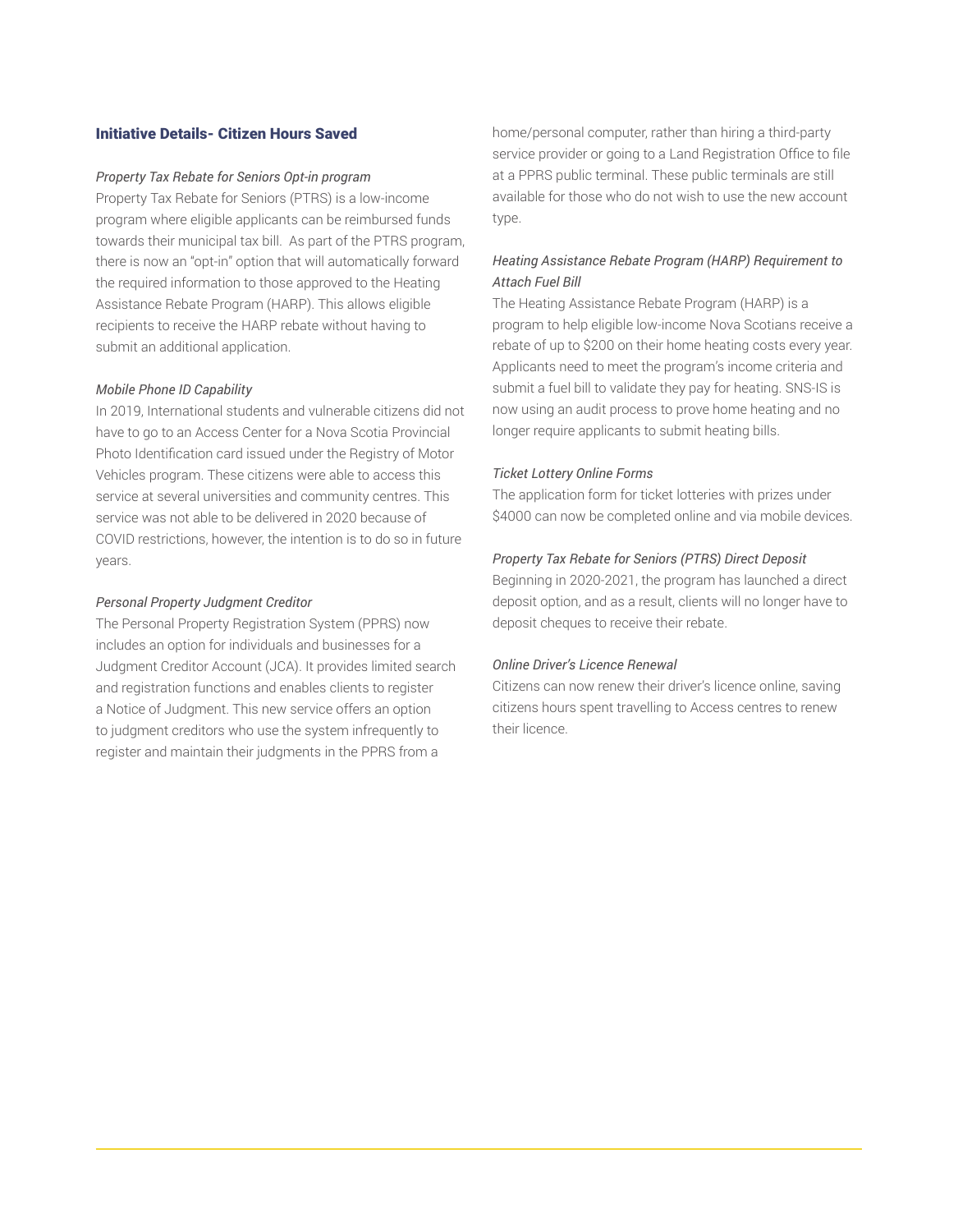## Role of the Office with Public Health Emergency Measures (Regulatory) **Related to COVID-19**

The Office recognizes that 2020 has been an unprecedented year, and that many businesses have been impacted by government directives associated with the response to the global health pandemic.

The Office considered whether regulatory interventions put in place in response to the public health emergency triggered by COVID-19 would be assessed through its Business Impact Assessment (BIA) process.

The Office concluded these measures would not go through the BIA process for the following reasons:

- The Charter of Governing Principles for Regulation, which guides the Office's regulatory assessment and measurement program, outlines principles that must be considered in determining whether regulation is the best policy instrument to respond to an issue. If regulation is determined to be the superior policy choice, the Charter outlines a set of guidelines that must be adhered to.
- The public health emergency measures imposed in response to COVID-19 were required to protect the health and safety of Nova Scotians. There were no other feasible policy instruments available to government to respond to the public health crisis.
- Governments at all levels rolled out unprecedented financial programs and supports to mitigate the impact of the intervention.
- There is no evidence that lesser or no regulatory intervention by government would have resulted in better economic outcomes. Early economic data from sources such as the OECD indicate that countries whose regulatory intervention was early and robust may have better economic outcomes and faster recoveries.
- The public health regulatory interventions are temporary; once the threat of the virus is diminished or eliminated, there is every expectation that the public health measures imposed on business will be relaxed or lifted entirely. Similarly, government financial programs and supports will end.

Measures introduced during the pandemic to improve efficiencies and service delivery and which government chooses to adopt on a more permanent basis would be fully assessed, costed and measured against our burden reduction target, as consistent with the Charter.